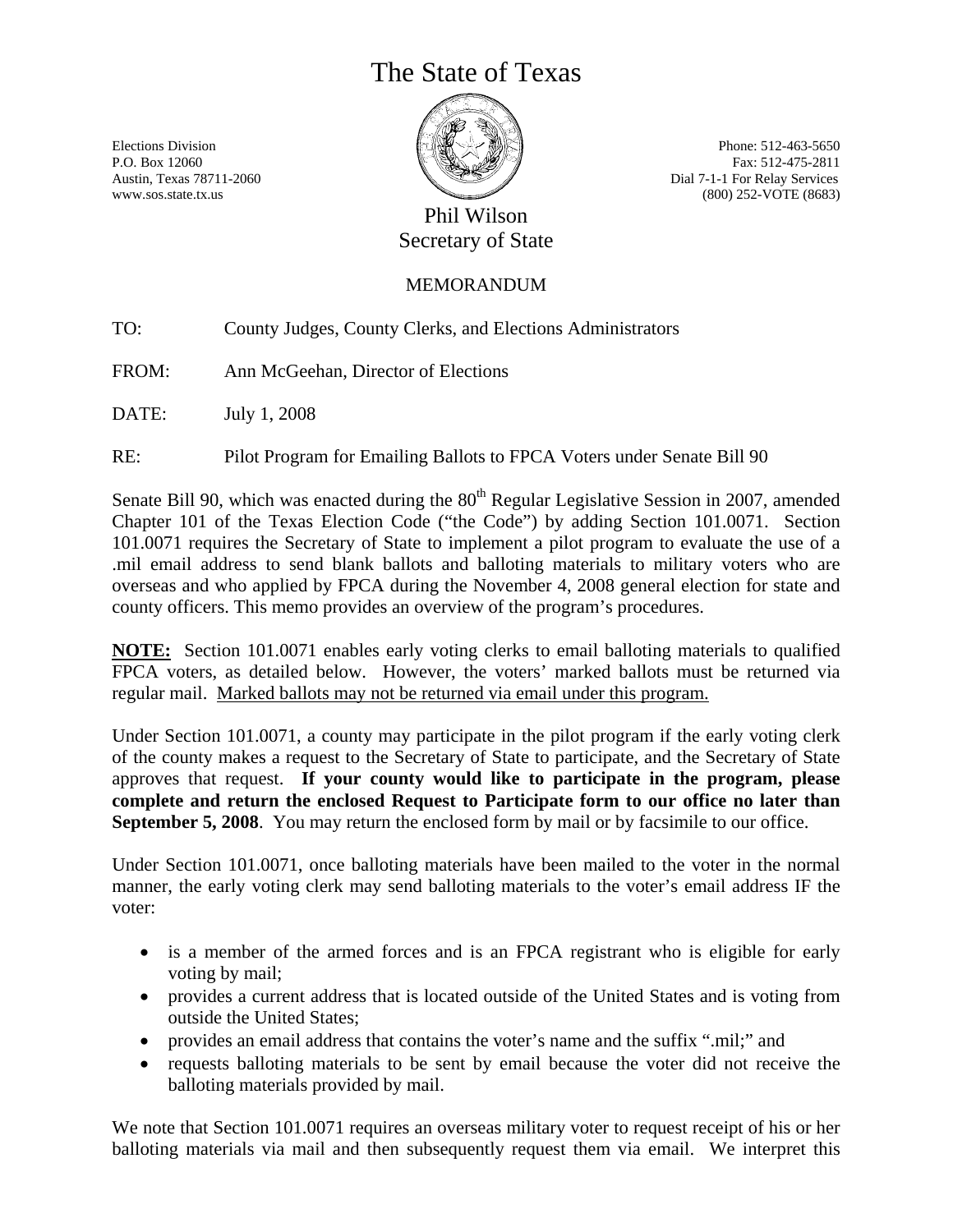provision to require that an overseas military voter must request his or her balloting materials via email after allowing the county sufficient time to send all ballots by mail. Per Section 86.004(b), counties must send all mail ballots no later than Saturday, September 20, 2008. Therefore, a voter may request their balloting materials via email on or after September 20, 2008. All such requests must be made before the deadline for an application for a ballot by mail, which is Tuesday, October 28, 2008 by 5 p.m.

**NOTE:** A request to receive balloting materials via email which is received earlier than September 20, 2008 or later than October 28, 2008 by 5 p.m. must be rejected as untimely.

Section 101.0071 also requires that participating email addresses must contain the voter's name and end in the suffix ".mil." We interpret this provision to require that the name in the email address must substantially match the name on the FPCA.

If balloting materials are emailed to one voter under this pilot program, the clerk must email balloting materials to all voters who meet the program qualifications, as articulated above, and request their ballots via email. The early voting clerk should amend each voter's FPCA to include their email address. However, an email address provided under this section is not public information per Chapter 552 of the Texas Government Code. Early voting clerks shall ensure that the voter's email address is excluded from public disclosure.

Under Section 101.0071, the balloting materials sent to a voter via email must include a signature sheet for the voter. This signature sheet has been included with this memorandum and is available electronically via email from our office. The balloting materials should also include: the appropriate ballot for each voter; ballot instructions; information on how to print a security envelope and return envelope; and the list of certified write-in candidates, as applicable.

**Ballots emailed to voters under the pilot program must be returned 1) with a signature sheet and 2) by mail, UNLESS the voter qualifies to return their ballot by facsimile, per the provisions of Section 105.001, for military voters who receive hostile fire or imminent danger pay or who are stationed in combat pay zones. Our office will send a reminder about the facsimile program, along with the updated combat zones, prior to the November 4, 2008 General Election, in our usual manner.** 

If a voter returns both a voted ballot provided to the voter by mail in accordance with Section 101.007(a) [normal FPCA procedure] AND a voted ballot provided to the voter by email via this pilot program, only the ballot that was provided electronically may be counted; however, if the voter returned only the mail ballot, then that ballot may be accepted, if the early voting clerk received an email from the voter stating that their regular mail ballot arrived. All ballots returned via the pilot program shall be processed in the same manner as all other ballots voted by mail. Instructions on the signature sheet direct voters to place their marked ballot into a ballot secrecy envelope, and then to place the secrecy envelope and signature sheet into a carrier envelope. The carrier envelope should then be addressed to the early voting clerk and mailed.

All other provisions which apply to voting by mail apply to this pilot program, including the deadline for returning a marked ballot per Section 86.007. As previously mentioned, voters in hostile fire/imminent danger pay zones and/or combat zones are eligible to return their marked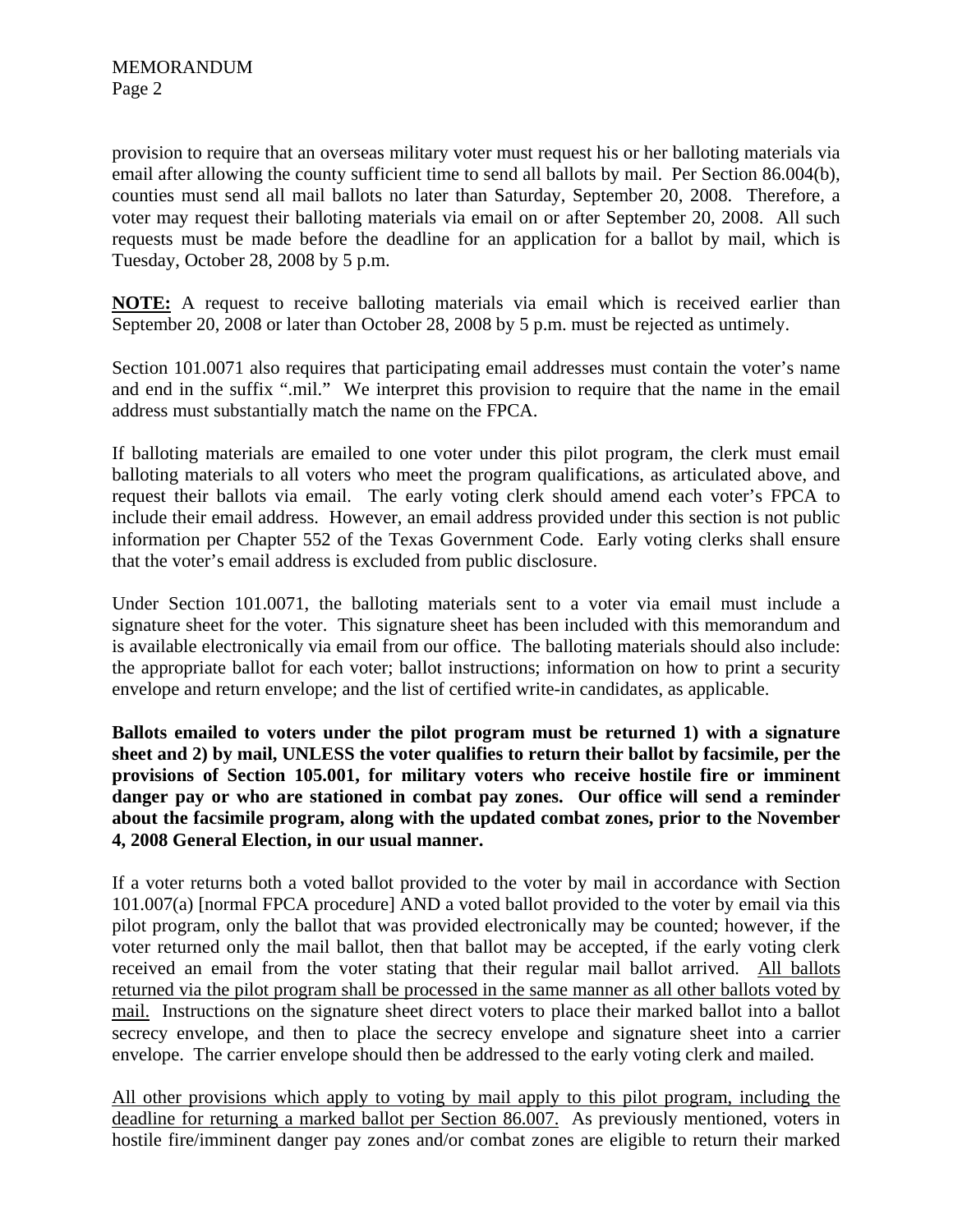ballots via facsimile, per Section 105.001. These procedures remain in effect, in conjunction with the pilot program.

Our analysis of the program has identified several potential implementation issues, and participating counties should evaluate these issues and determine procedures for handling them.

First, many voters will be eager to use this program to return their marked ballots via email. Senate Bill 90 does not allow for the transmission of marked ballots via email. Blank balloting materials may be emailed from the early voting clerk to the pilot program voter, but the marked ballot and signature sheet must be returned by mail. We reiterate that Section 105.001 of the Code, which authorizes the electronic transmission of voted ballots from voters in hostile fire/imminent danger pay zones and/or combat zones, will still apply.

Second, counties are required to email a variety of materials to voters, including the ballot, signature sheet, envelope forms, and list of write-in candidates, as applicable. We recommend that the staff of participating counties become familiar and comfortable with scanning documents and attaching files to be sent via email. We also recommend that participating counties evaluate the speed and security of their computers prior to embarking on the program. This evaluation should include checking spam filters to ensure that counties can properly receive email from ".mil" email addresses. Participating counties will also need to ensure that they monitor email and facsimile transmissions regularly throughout the voting period.

Third, many voters will provide an email address which does not include their name or does not end with the suffix ".mil." Senate Bill 90 specifically states that balloting materials may only be sent via email to an email address which meets both of these criteria. An email address which does not include the voter's name and/or does not end in ".mil" is not authorized for use in this pilot program.

Finally, Senate Bill 90 requires the Office of the Secretary of State to file a report with the Texas Legislature concerning the pilot program, including recommendations relating to the continued feasibility of providing balloting materials by electronic mail to military personnel overseas, and the expansion of the program to include all overseas voters. These recommendations may also include suggestions for permanent statutory authority regarding the provisions of sending balloting materials by electronic mail. All counties that participate in the pilot program will be strongly encouraged to contribute their specific findings, which will be included in this report.

If your county is interested in participating in the pilot program, please return the attached form to our office no later than September 5, 2008. If you need more information, please contact Staff Attorney Heather Bernard at elections@sos.state.tx.us or toll-free at 800-252-2216.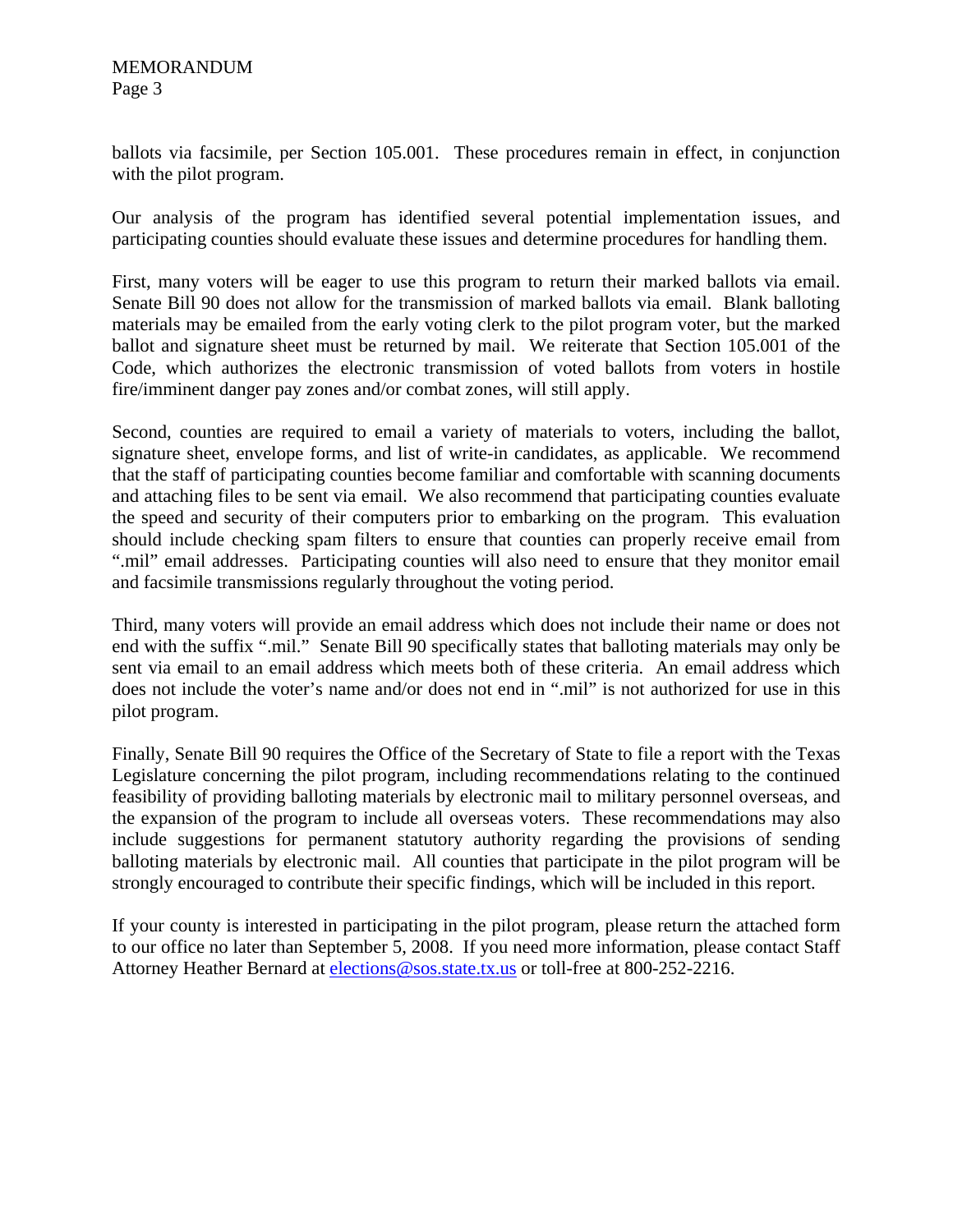# **Questions and Answers Relating to Email Pilot Program**

#### **Are there any requirements for counties to participate?**

No, the only requirement is that the county indicates that they would like to participate, as discussed in the accompanying memorandum. However, we strongly suggest that counties involved in this pilot should feel comfortable using email programs, scanning documents, and sending messages with attached files.

# **How will we know if we have successfully signed up to participate?**

Upon receiving a county's Request to Participate form, our office will send a confirmation email.

# **How many counties are currently signed up to participate?**

This is our first official communication to county election officials. While some counties have expressed an informal desire to participate, all counties are requested to return a Request to Participate form to officially notify us that they will participate.

# **Do we need to preclear our participation in this program with the U.S. Department of Justice?**

No. Our office has precleared the provisions of Senate Bill 90. We will also submit this memorandum and the administrative rules (once adopted) to the Department of Justice to obtain preclearance of program procedures. These submissions should be sufficient to preclear any county's participation in the pilot program.

# **Do I need to keep a separate list of voters who have received balloting materials by email?**

The early voting clerk shall note on the early voting by mail roster any ballots emailed to overseas military voters under this program. We recommend tracking this information using your usual early voting roster method. Since all timely requests to receive balloting materials via email will be submitted after the deadline for counties to send all ballots by mail, we suggest that you add a column to your usual early voting roster. This column will enable you to denote that you have emailed balloting materials to the voter, upon their request. This way, it will be clear from your voting roster that you have sent one voter two ballots, but it will also be clear that this is per the requirements of the pilot program. Please note that such rosters are subject to public disclosure, with the exception of the voters' email addresses.

#### **How does a voter request that their balloting materials be sent to them via email?**

A voter may simply email your office to identify themselves and request that you send their ballot via email. If they are military voters who are overseas and who applied by FPCA with your county, they are eligible. You must also have an email address ending in ".mil" on file with their current FPCA, or the voter must provide that email address to you.

# **The voter gave me an email address that does not end in ".mil." May I email the balloting materials to another email address?**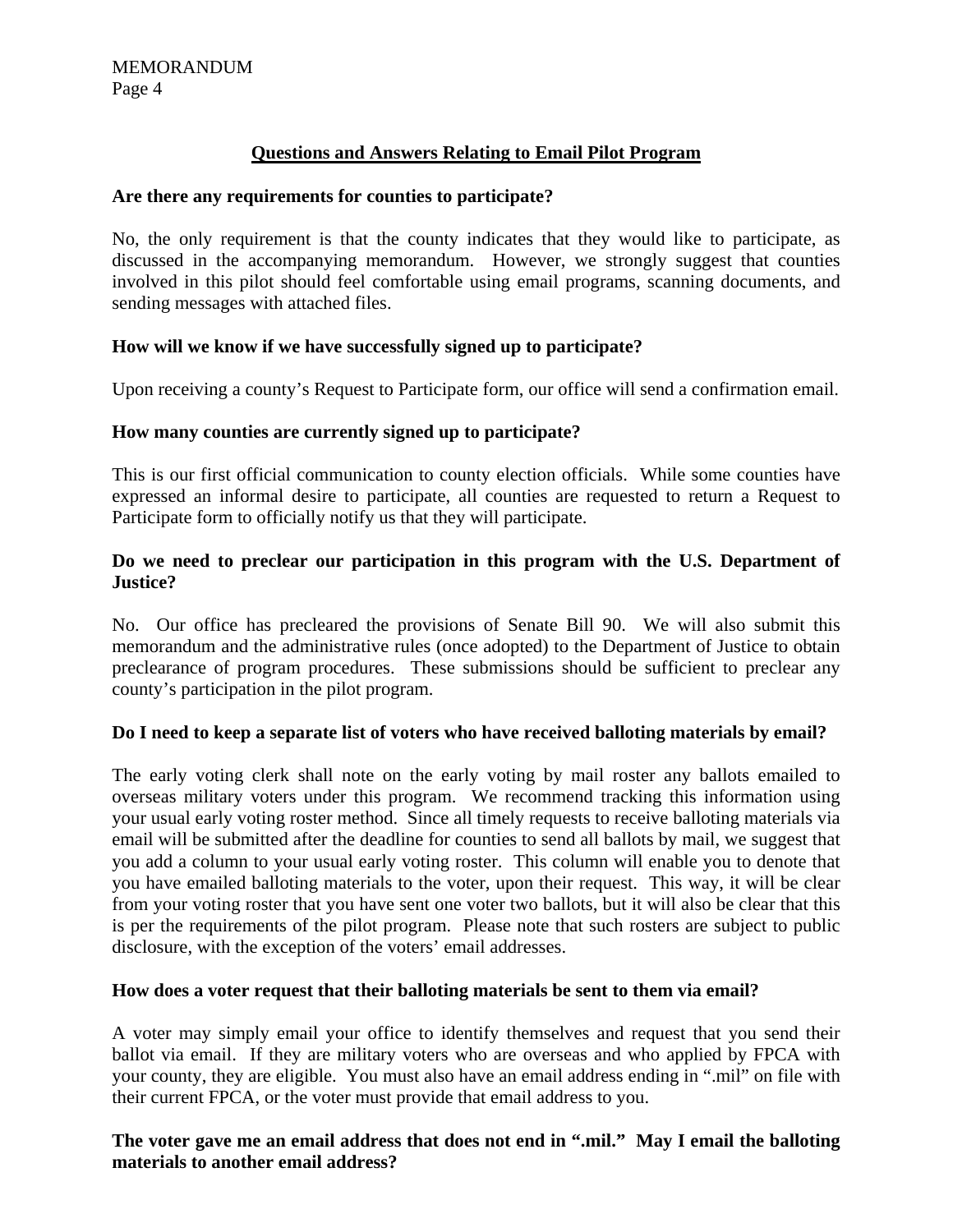No. SB 90 specifically requires that the voter provides an email address which includes the voter's name and ends in ".mil."

# **Does this program apply only to military voters, or does it also apply to their spouses and dependents?**

The program is written to apply only to "members of the armed forces" pursuant to Section 101.0071(a) of the Code.

# **What do I need to send the voter by email?**

You need to email the voter the following materials:

- Ballot;
- Ballot instructions;
- Signature sheet;
- Security envelope template (information about how to print this envelope from the Federal Voting Assistance Program (FVAP) website);
- Mailing envelope template (information about how to print this envelope from the Federal Voting Assistance Program (FVAP) website);
- List of certified write-in candidates, if applicable; and
- Any other materials you send to regular by mail voters.

# **Where do we obtain the signature sheet to be emailed to the voters?**

We have included a signature sheet with this mailing. You may also obtain this form electronically via email from our office.

# **Where do we obtain the security envelopes and return envelopes to provide to the voters?**

Voters should print the security (ballot secrecy) envelope available online at: www.fvap.gov/pubs/fwabsecenv.pdf. This should be printed on a No. 10 size business envelope or larger envelope. The voted ballot should be enclosed in the security envelope and sealed.

Voters should print off the postage paid envelope available online at: www.fvap.gov/pubs/returnenvelope.pdf. This should be printed on a No. 10 size business or larger envelope.

**NOTE:** The postage for the FPCA return envelope is pre-paid (within U.S. postal system, including APO and FPO addresses and U.S. Embassies and Consulates) for use by absentee voters covered under the UOCAVA. Printing the mailing envelope template on plain paper and affixing it to another envelope will not be accepted by the United States Postal Service.

If voters are using a plain return envelope, they should write in bold letters on the bottom lefthand corner, "Official Absentee Balloting Material" and be sure to apply the required postage for their location.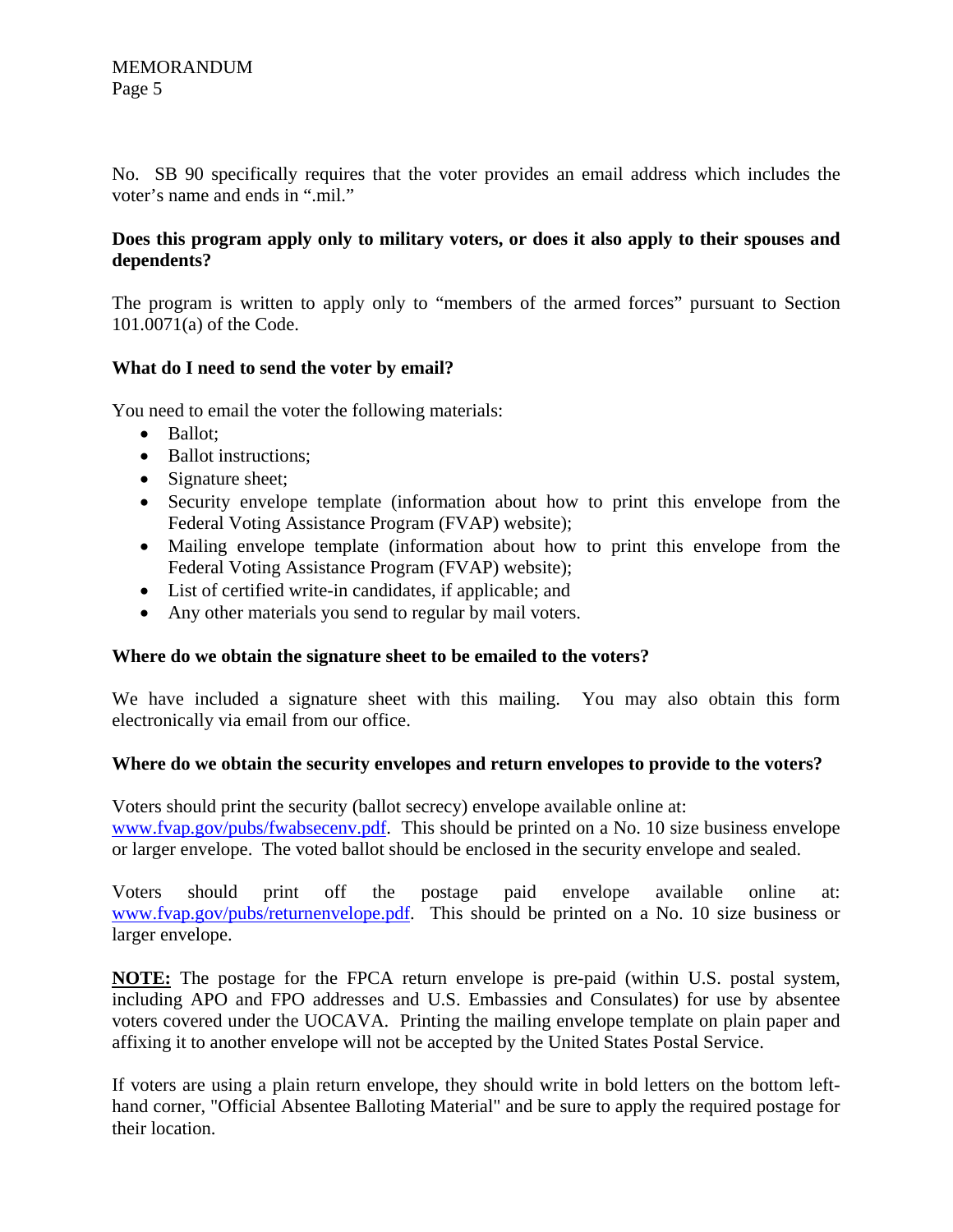# **Can the voter email back the ballot to make sure it's received?**

No. SB 90 specifically requires that the voter return the marked ballot by mail.

However, please note that if the voter is in a hostile fire, imminent danger, or combat zone, they are eligible to return the ballot BY FACSIMILE, under Section 105.001 of the Election Code. This section authorizes the facsimile return of a marked ballot by active duty military voters, their spouses and dependents, so long as the voter is casting their ballot from an area designated for hostile fire pay, imminent danger pay, or one that has been designated as a combat zone by the president of the United States.

# **We mailed the ballots to the voter two days ago. They are now requesting an email ballot. How long does the voter have to wait before requesting a ballot via email?**

There is no waiting period even if their ballots were mailed only days before as long as the request is made on or after September 20, 2008, the legal deadline by which counties must have mailed all ballots to be voted by mail.

# **How late can a voter request that their ballot be emailed to them?**

The deadline to request balloting materials via email is October 28, 2008 by 5 p.m. This is the legal deadline to submit applications for ballots by mail, as well. We note that for voters casting their ballots from outside of the United States, the ballots must be received no later than the fifth day after election day. For the November 4, 2008 election, this means that ballots must be received no later than Monday, November  $10<sup>th</sup>$ , because the fifth day after the election is a Sunday. It is in the voter's discretion to decide whether they have the means to return the ballot by mail in a timely manner.

# **What if there is not enough time for a voter to return their ballot by mail?**

You may not refuse to send a voter their balloting materials, even if you are fairly certain that they do not have time to return their marked ballot by mail. We note that a voter may choose to return their ballot using expedited delivery (i.e., via FedEx), or that other military expedited procedures may be in place to provide a speedy return.

However, if you have concerns about the timeframe for a voter to return their ballot by mail to meet the applicable deadlines, we urge you to make the voter aware of the timeframe so that they may decide the best way to proceed.

# **How are the ballots to be stored once they are received?**

Each emailed ballot which is received should be paired with the appropriate FPCA and stored securely in a jacket envelope with the FPCA and signature sheet. If the original mail ballot sent to the voter is also received, this ballot should also be stored in the jacket envelope. The contents of the jacket envelope will be reviewed by the early voting ballot board. The early voting clerk will provide direction to the early voting ballot board as to which ballot is to be counted in accordance with the procedures outlined in the memorandum and administrative rule, which will be published soon.